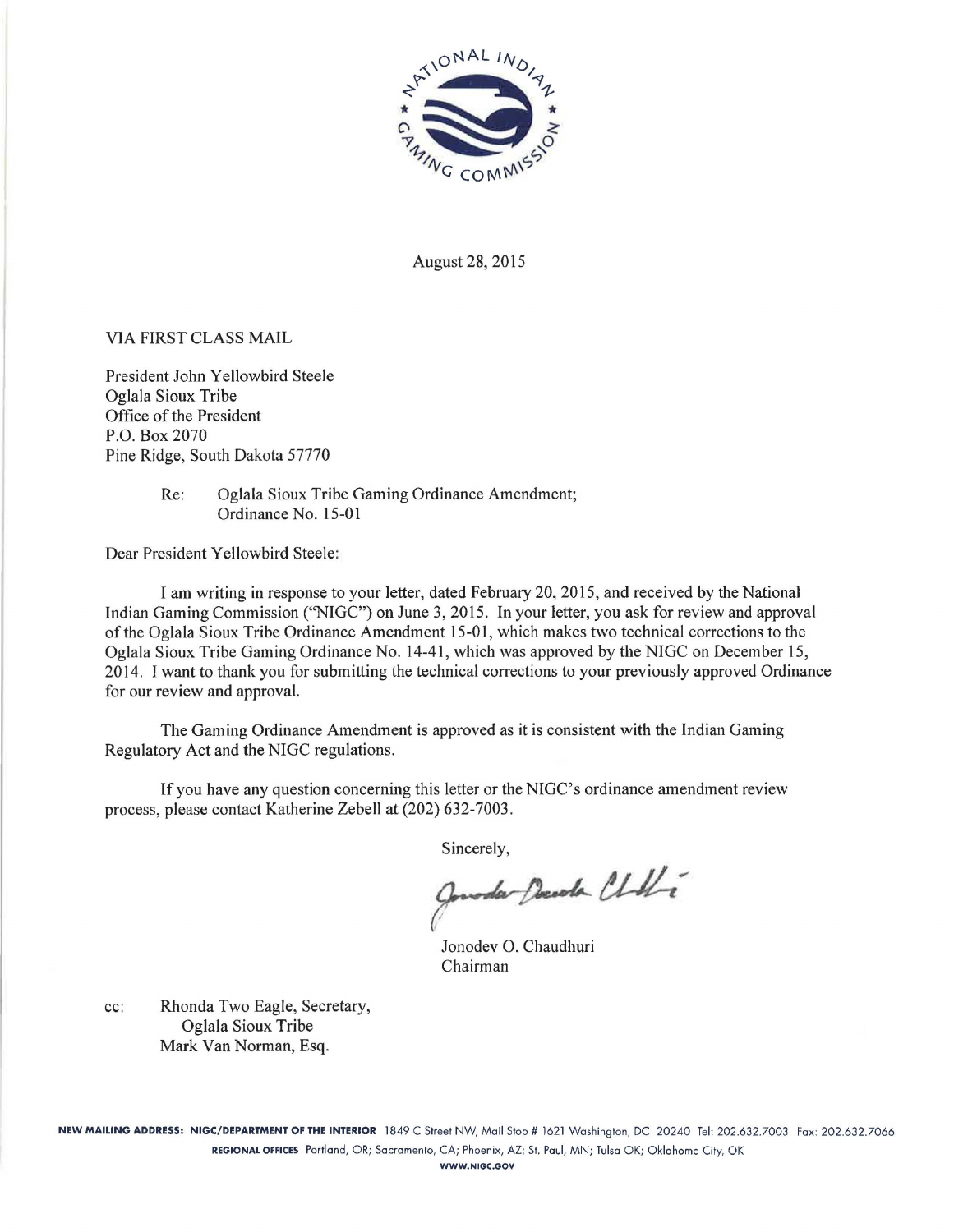## ORDINANCE OF THE OGLALA SIOUX TRIBAL COUNCIL OF THE OGLALA SIOUX TRIBE (An Unincorporated Tribe)

ORDINANCE THE OGLALA SIOUX TRIBE APPROVING TECHNICAL CORRECTIONS TO THE OGLALA SIOUX TRIBE AMENDED GAMING ORDINANCE; ORDINANCE NO. 14-41.

WHEREAS, the Oglala Sioux Tribe has adopted its Constitution and By-Laws by referendum vote on December 14, 1935, in accordance with Section 16 of the Indian Reorganization Act (25 U.S.C. sec. 476), and under Article III of the Constitution, the Oglala Sioux Tribal Council is the governing body of the Oglala Sioux Tribe; and

WHEREAS, the Tribal Council has the power to protect and promote the health and general welfare of the Oglala Sioux Tribe and its membership, pursuant to Article IV, Section 1 (w), of the Tribal Constitution, and

WHEREAS, the Oglala Sioux Tribe has enacted a Tribal Gaming Ordinance 14-41, which was approved by the National Indian Gaming Commission pursuant to the Indian Gaming Regulatory Act on December 15, 2014, and

WHEREAS, there is a need to make technical corrections to the Oglala Sioux Tribe amended Gaming Ordinance, now

THEREFORE BE IT ORDAINED, that the Tribal Council makes the following technical corrections to Ordinance No. 14-41, as follows:

- In Section  $12(C)(1)$  line 4 after the term "Associate Member," strike the term "the Initial Commissioner" and insert the term "the Executive Secretary" in its place, and
- In Section  $13(C)$  line 3 strike the word "and" at the end of the sentence and insert the word "or" in its place;

, and

BE IT FURTHER RESOLVED that the Tribal President shall submit these changes to the National Indian Gaming Commission pursuant to the Indian Gaming Regulatory Act, 25 U.S.C. sec. 2705, 2710.

## C-E-R-T-I-F-I-C-A-T-I-0-N

I, as the undersigned Secretary of the Oglala Sioux Tribal Council of the Oglala Sioux Tribe, hereby certify that this Ordinance was adopted by a vote of: 17 For; 0 Against; 0 Abstain; and 0 Not Voting; during a REGULAR SESSION held on the 30TH day of JANUARY, 2015.